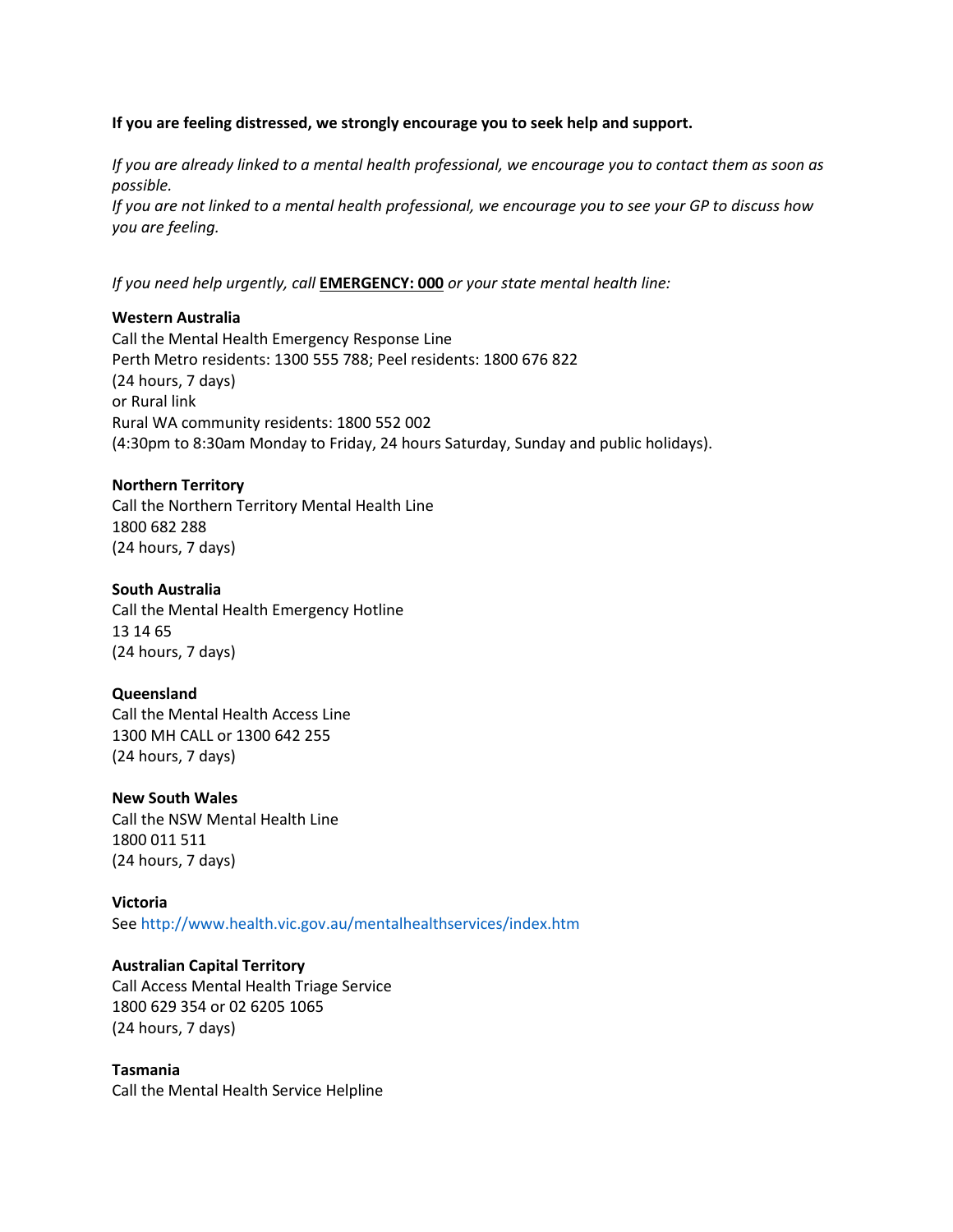1800 332 388 (24 hours, 7 days)

*Call a national helpline or chat online:*

### **LGBTQA+ SPECIFIC**

**Q LIFE** Phone & online counselling, information and resources 3pm-Midnight: 1800 184 527 <https://qlife.org.au/>

### **SUICIDE PREVENTION – Free call or online chat**

**Lifeline**  13 11 14 <https://www.lifeline.org.au/>

**Kids Helpline** 1800 55 1800 <https://kidshelpline.com.au/>

**Suicide Call Back Service** 1300 659 467 <https://www.suicidecallbackservice.org.au/contact-us/>

**Beyond Blue** 1300 22 4636 <https://www.beyondblue.org.au/about-us/contact-us>

**SANE Australia** 1800 187 263 <https://www.sane.org/get-help>

**Mens Line Australia** 1300 78 99 78 <https://mensline.org.au/>

**eHeadspace** online Psychology & Counselling services. Webchat available. <https://headspace.org.au/eheadspace/>

### **OTHER HELPFUL RESOURCES**

**Aboriginal Family Legal Service**

1800 469 246

<https://www.afls.org.au/>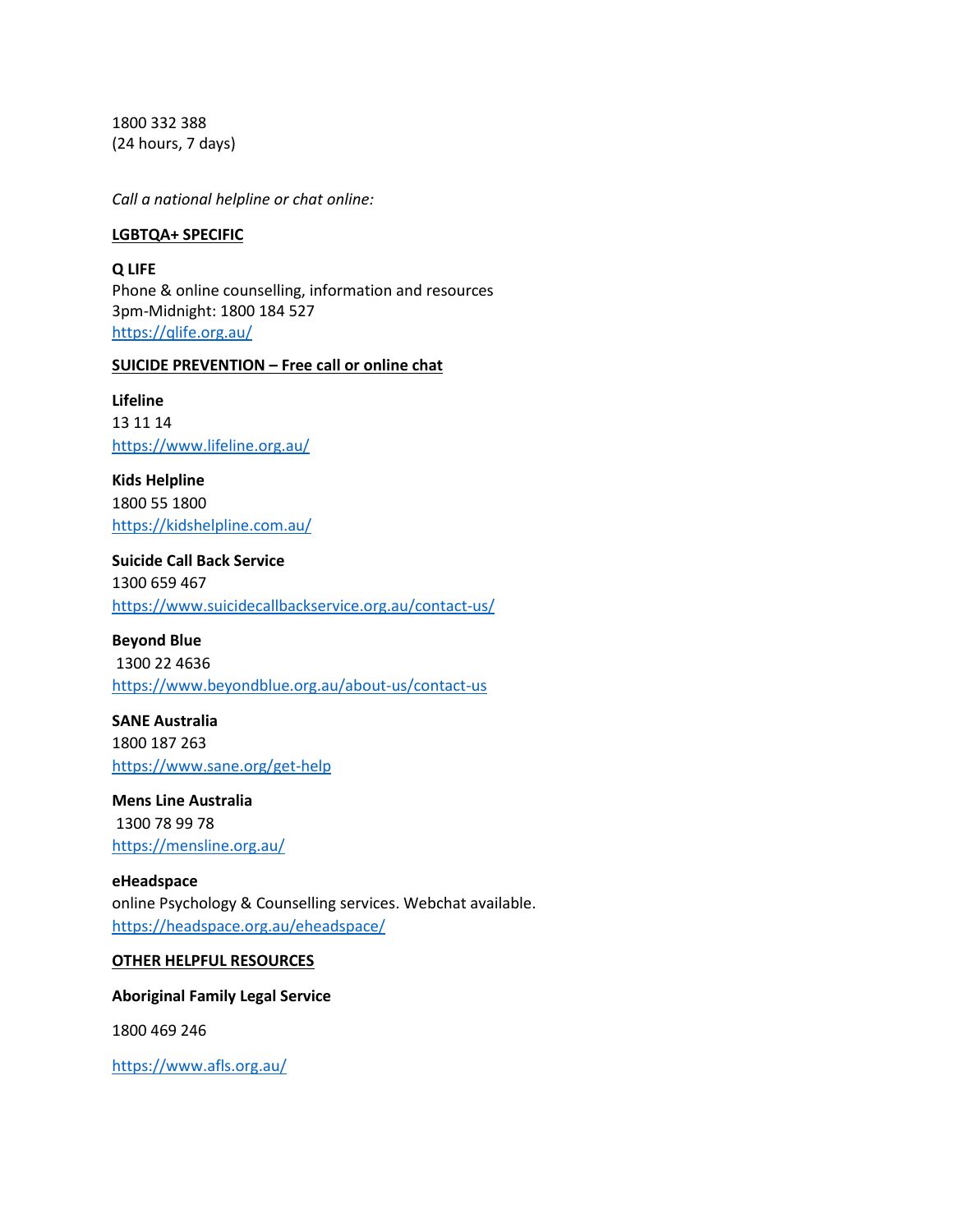## **1800 RESPECT**

24-hour support line for people impacted by sexual assault, domestic or family abuse 1800 737 732

*Headspace centres around the country provide free mental health care for young people. Find a headspace centre near you:*

## **Headspace**

Psychology & Counselling services, information and resources. Various locations around Australia. <https://headspace.org.au/headspace-centres/>

*Aboriginal Community Controlled Health Organisations can provide mental health care and wellbeing support for Aboriginal and Torres Strait Islander people.* 

*You can find an Aboriginal Community Controlled Health Organisation near you here:*

**NACCHO map of member organisations:** [https://www.naccho.org.au/map?hsCtaTracking=a861bbc9-](https://www.naccho.org.au/map?hsCtaTracking=a861bbc9-8b06-470d-93ab-0c901928b81f%7C77ae3002-caa8-4f3a-946e-71c56e9413d4) [8b06-470d-93ab-0c901928b81f%7C77ae3002-caa8-4f3a-946e-71c56e9413d4#](https://www.naccho.org.au/map?hsCtaTracking=a861bbc9-8b06-470d-93ab-0c901928b81f%7C77ae3002-caa8-4f3a-946e-71c56e9413d4)

*You can also see the Aboriginal Community Controlled Health Organisations near you by visiting your state's peak body:*

### **Western Australia**

Aboriginal Health Council of Western Australia:<https://www.ahcwa.org.au/members>

### **Northern Territory**

Aboriginal Medical Services Alliances Northern Territory[: https://www.amsant.org.au/nt-map/](https://www.amsant.org.au/nt-map/)

### **South Australia**

Aboriginal Health Council of South Australia: <https://ahcsa.org.au/members/>

### **Queensland**

Queensland Aboriginal and Islander Health Council: <https://www.qaihc.com.au/about/our-members>

### **New South Wales**

Aboriginal Health and Medical Research Council: <https://www.ahmrc.org.au/member-services/>

### **Victoria**

Victorian Aboriginal Community Controlled Health Organisation: <https://www.vaccho.org.au/om/>

## **Australian Capital Territory**

Winnunga Nimmityjah: <https://winnunga.org.au/>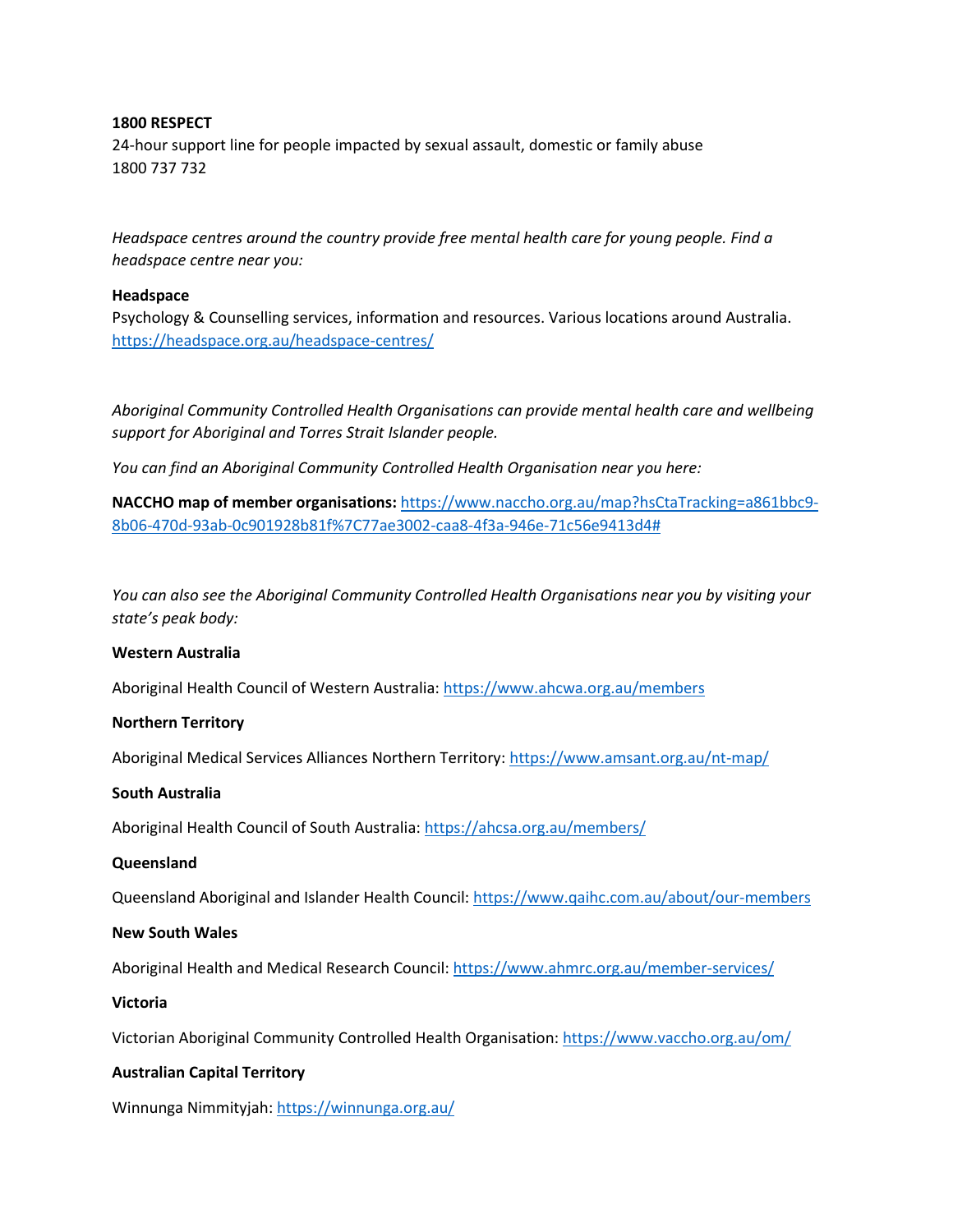## **Tasmania**

Tasmanian Aboriginal Centre[: https://tacinc.com.au/](https://tacinc.com.au/)

## *Visit one of our partner/supporter organisations.*

*Our partner/supporter organisations are committed to supporting Aboriginal and Torres Strait Islander LGBTQA+ young people:*

### **Perth, WA**

Yorgum Healing Services:<https://yorgum.org.au/>

Wungening Aboriginal Corporation:<https://www.wungening.com.au/>

Sexual Health Headquarters (SHQ)[: https://shq.org.au/](https://shq.org.au/)

First Peoples Rainbow Mob WA:<https://rainbowmob.jimdofree.com/>

## **Darwin, NT & Alice Springs, NT**

Aboriginal Medical Services Alliance Northern Territory: [https://www.amsant.org.au](https://www.amsant.org.au/)

### **Adelaide, SA**

Nunkuwarrin Yunti of SA Inc:<https://nunku.org.au/>

### **Brisbane, Qld**

Aboriginal and Torres Strait Islander Community Health Service Brisbane: <https://atsichsbrisbane.org.au/>

### **Sydney, NSW**

ACON:<https://www.acon.org.au/>

### **Kempsey, NSW**

Booroogen Djugun Training College:<https://booroongendjugun.com.au/>

### **Melbourne, Vic**

Elizabeth Morgan House[: https://www.emhaws.org.au/](https://www.emhaws.org.au/)

*Other services in your state/territory that can offer support:*

### **Western Australia**

**WA AIDS Council**

<https://waaids.com/>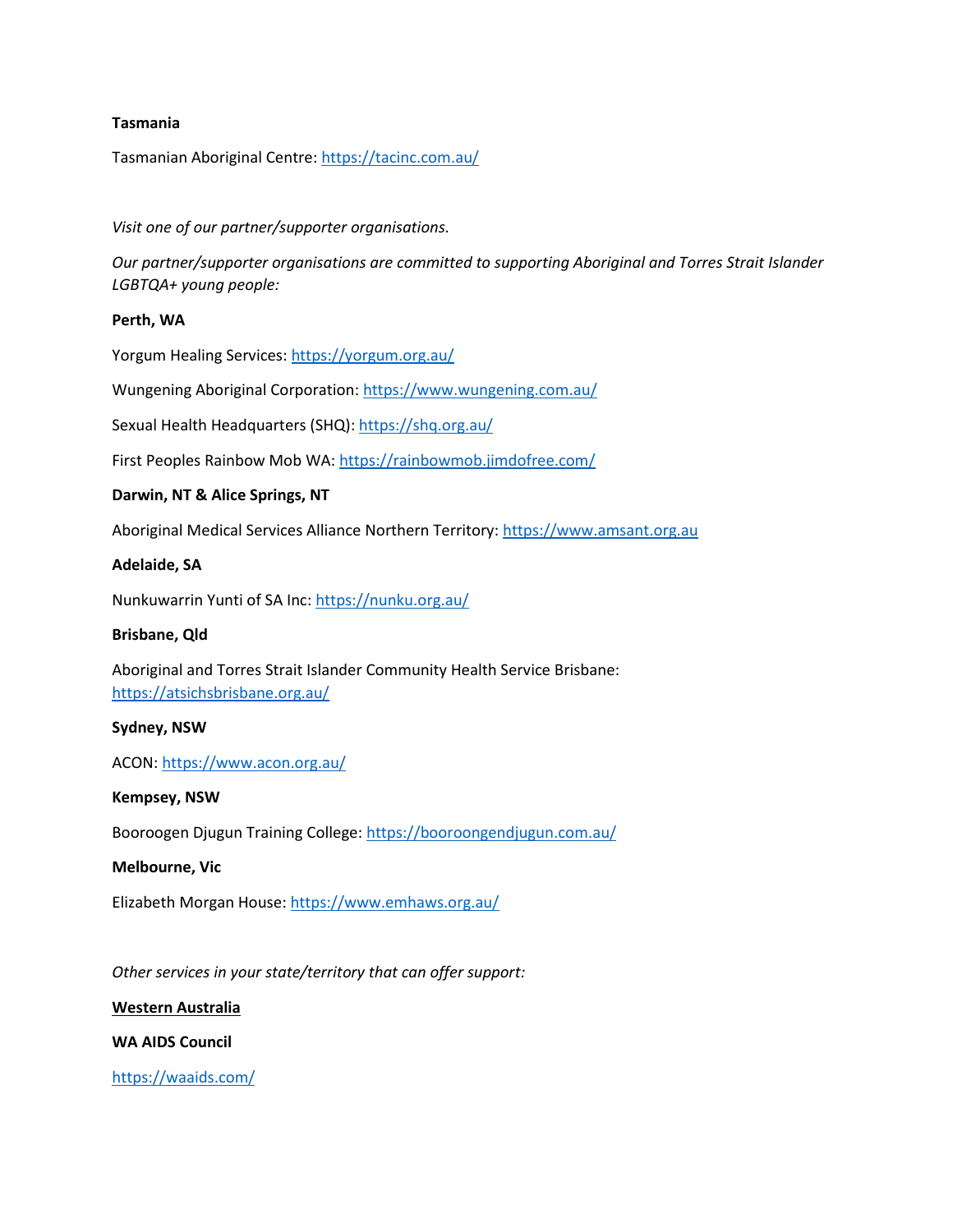(08 9482 0000)

## **Freedom Centre**

<https://www.freedom.org.au/>

**TransFolk of WA**

<https://www.transfolkofwa.org/>

## **Northern Territory**

### **Headspace**

(https://headspace.org.au/young-people/life-issues/)

Darwin: (08 8931 5999)

Katherine: (8912 4000)

Alice Springs: (8958 4544)

# **NT Aids and Hepatitis Council (NTAHC)**

[\(https://www.ntahc.org.au/lgbti-living-well\)](https://www.ntahc.org.au/lgbti-living-well)

Darwin: (8944 7777)

Alice Springs: (8944 7700)

### **Northside Health NT:**

LGBTI Specialist Clinic: Visiting doctors specialising in LGBTI health provide a 3-day clinic on a monthly basis.

[www.northsidehealthnt.com.au](http://www.northsidehealthnt.com.au/)

(08 7999 7448)

### **Pandanus Medical Centre**

[www.pandanusmedicalnt.com.au](http://www.pandanusmedicalnt.com.au/)

### **South Australia:**

## **SA Aboriginal Mental Health Support and Advice Line (Thirilli)**

(1800 841 313)

**SHINE SA**

<https://shinesa.org.au/>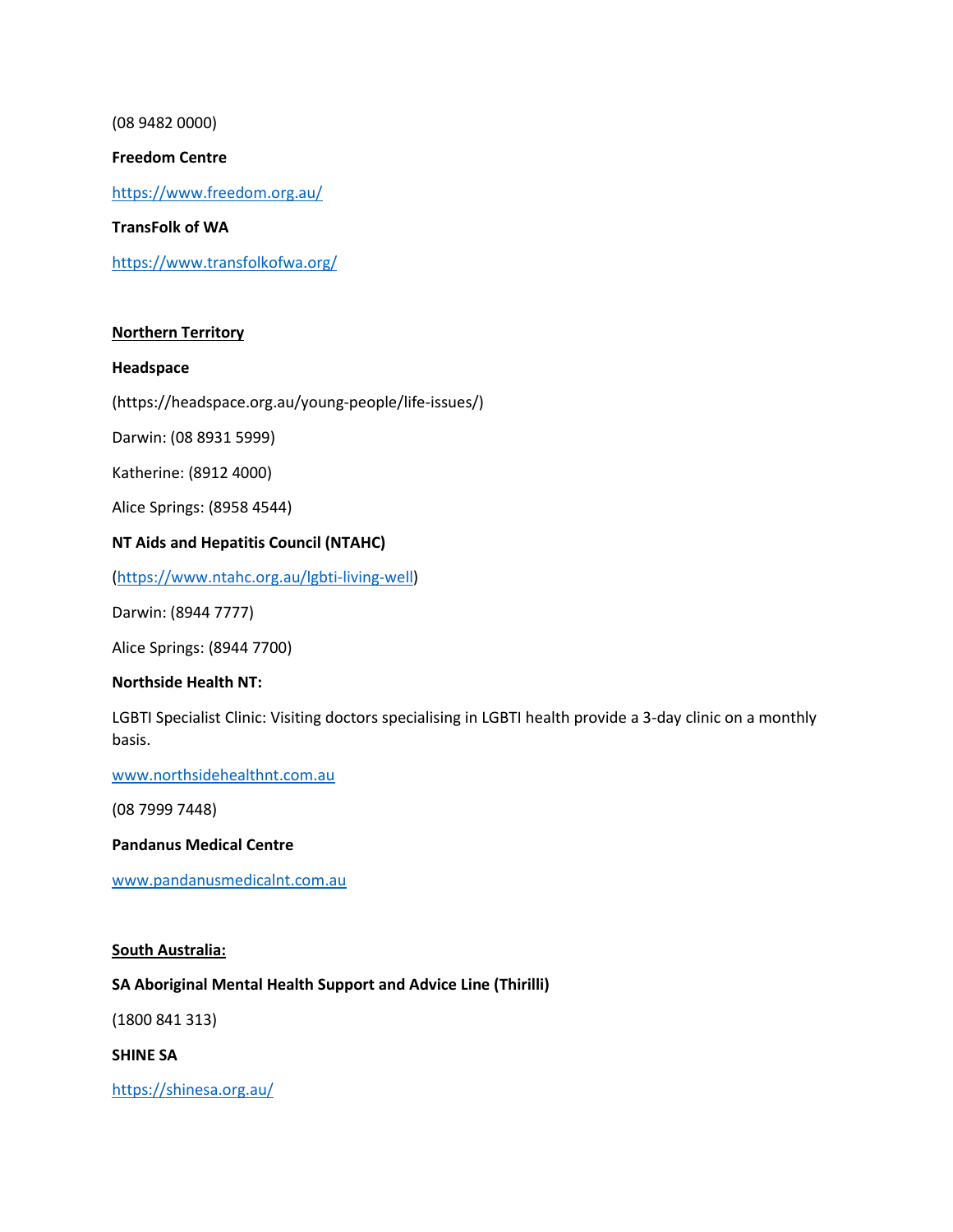## (8300 5300)

# **SA Mental Health Triage (24/7)**

(131 465)

# **Bfriend**

[https://www.unitingcommunities.org/mental-health-counselling/lgbtiq-services-bfriend/](https://www.unitingcommunities.org/mental-health-counselling/lgbtiq-services-bfriend/?fbclid=IwAR0srvx43Ci0io1LWNg7gcgY2OusqpGwP03_6wlZlm5_gSpooszzirjxcLk)

(08 8202 5190)

# **Queensland**

# **Queensland AIDS Council**

<https://quac.org.au/>

Brisbane: (07 3017 1777 or 1800 177 434)

Cairns: (07 4041 5451 or 1800 88 44 01)

# **Yarns Heal**

<https://www.yarnsheal.com.au/>

# **Open Doors Youth Service**

<https://www.opendoors.net.au/>

(07 3257 7660)

## **QSpace**

<http://qspace.net.au/>

(0437 013 710)

## **New South Wales**

**BlaQ**

<https://www.blaq.org.au/>

## **Twenty10**

<https://www.twenty10.org.au/>

(02 8594 9555)

**The Gender Centre** 

<https://gendercentre.org.au/>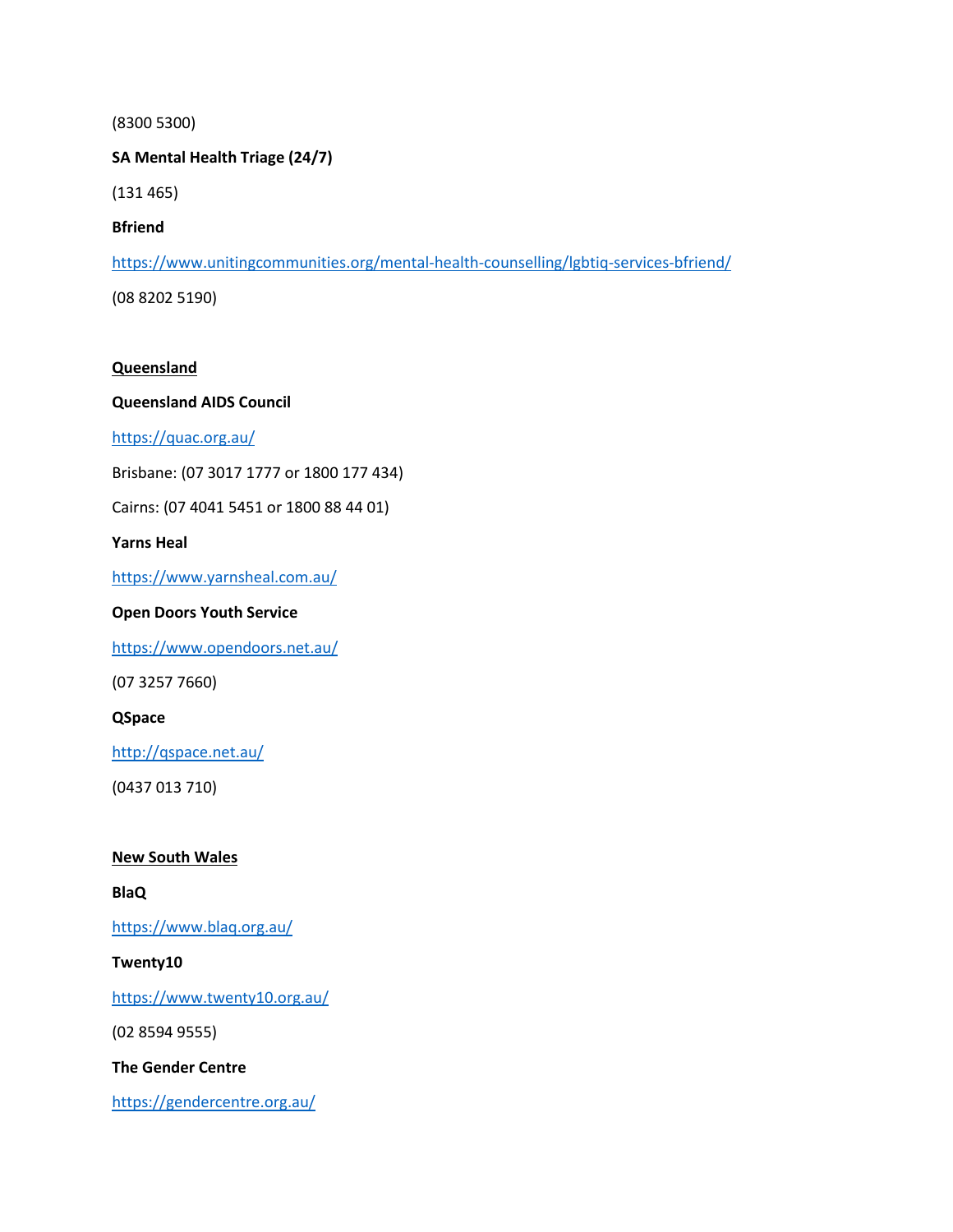(02 9519 7599 or 02 9569 2366)

### **Victoria**

## **Thorne Harbour Health**

## <https://thorneharbour.org/>

(03 9865 6700)

## **Zoe Belle Gender Collective**

<https://zbgc.org.au/>

(0429 070 827)

## **Switchboard**

<https://www.switchboard.org.au/>

(03 9663 2474)

## **Australian Capital Territory**

### **Meridian**

<https://www.meridianact.org.au/>

(02 6257 2855)

## **A Gender Agenda**

<https://genderrights.org.au/>

(02 6162 1924)

## **Tasmania**

# **Working it Out**

## <https://www.workingitout.org.au/>

(6231 1200)

*Aboriginal and Torres Strait Islander LGBTQA+ community groups across Australia offer support and belonging:*